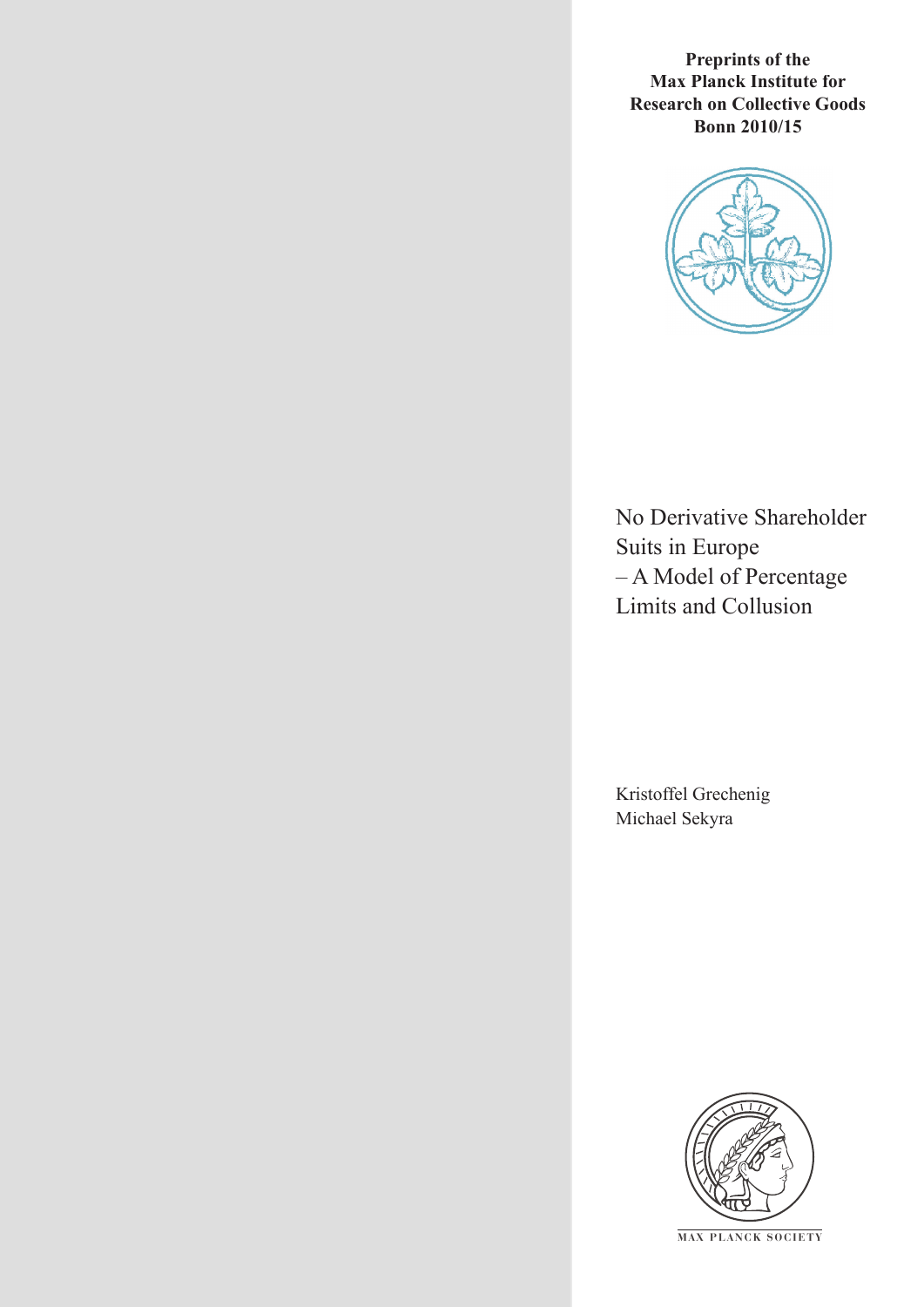

# **No Derivative Shareholder Suits in Europe – A Model of Percentage Limits and Collusion**

Kristoffel Grechenig / Michael Sekyra

May 2010

Max Planck Institute for Research on Collective Goods, Kurt-Schumacher-Str. 10, D-53113 Bonn http://www.coll.mpg.de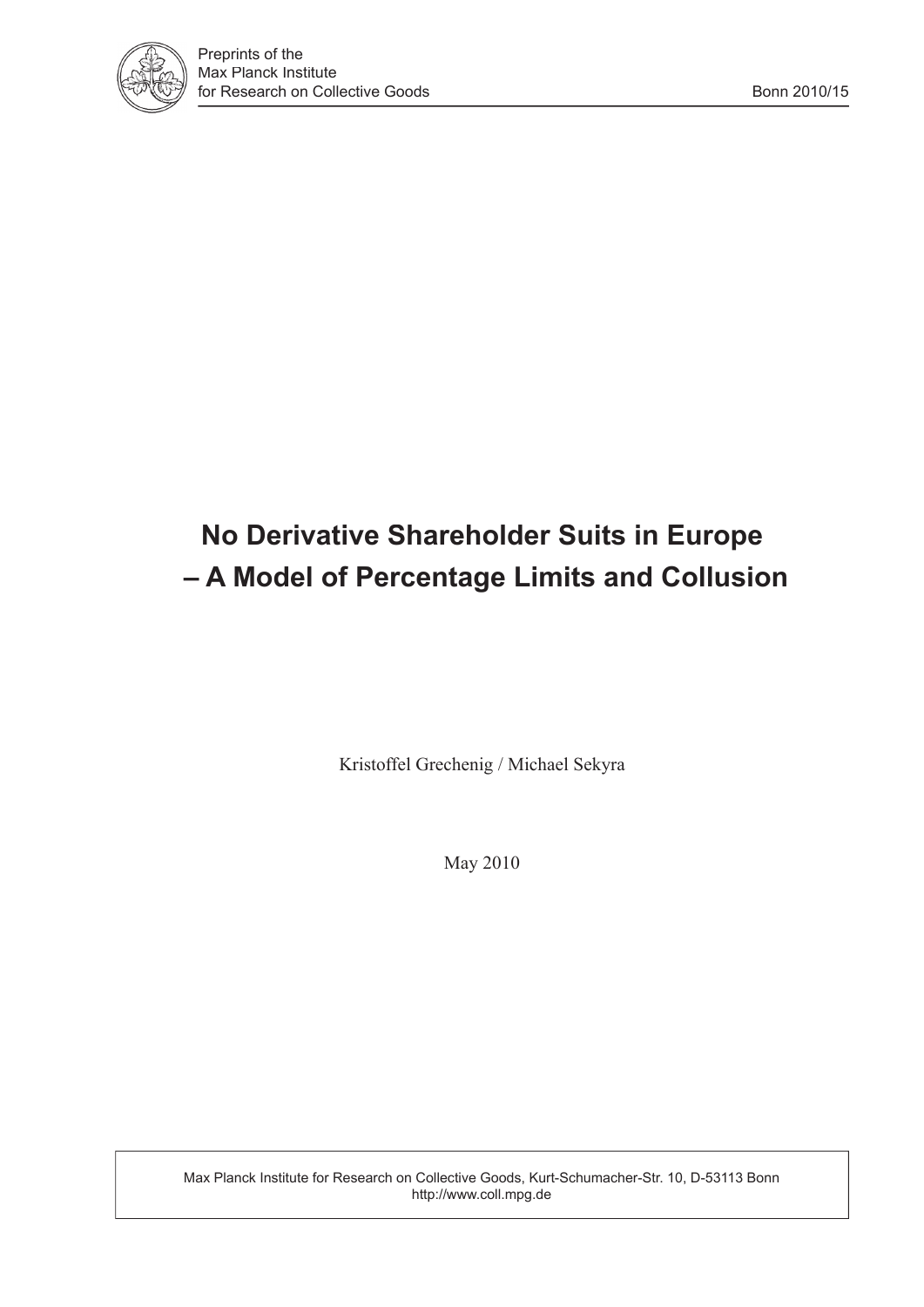# NO DERIVATIVE SHAREHOLDER SUITS IN EUROPE - AMODEL OF PERCENTAGE LIMITS AND COLLUSION

KRISTOFFEL GRECHENIG

UNIVERSITY OF ST. GALLEN BODANSTR. 4, 9000 ST. GALLEN, SWITZERLAND +41 71 224 3006 (PHONE) ▪ +41 71 224 2441 (FAX) KRISTOFFEL.GRECHENIG@UNISG.CH

&

MAX PLANCK INSTITUTE FOR RESEARCH ON COLLECTIVE GOODS KURT-SCHUMACHER-STRASSE 10 53113 BONN ▪ GERMANY +49 228 91416-51 · GRECHENIG@COLL.MPG.DE

#### MICHAEL SEKYRA

VIENNA UNIVERSITY OF TECHNOLOGY VIENNA, AUSTRIA

We address one of the cardinal puzzles of European corporate law: the lack of derivate shareholder suits. We explain this phenomenon on the basis of percentage limits which require shareholders to hold a minimum amount of shares in order to bring a lawsuit. We show that, under this legal regime, managers will collude with large shareholders by means of settlements or bribes that impose a negative externality on small shareholders. Contrary to conventional agency models, we find that large shareholders do not monitor the management; as a consequence, there is no free riding opportunity for small shareholders.

Columbia Law and Economics Working Paper No. 312 JEL Classifications: K22, K42, G30<sup>∗</sup> Keywords: Derivative Shareholder Suits, Percentage Limits, Collusion, Monitoring, Free Riding.

 $\overline{a}$ 

<sup>∗</sup> Corresponding author: Kristoffel Grechenig. The authors would like to thank John Armour, Ulrich Berger, Bruno Deffains, Martin Gelter, Ronald, Gilson, Jeffrey Gordon, Stefano Lombardo, Jochen Michaelis, Katharina Pistor, Hans-Bernd Schäfer, Urs Schweizer, Holger Spaman, Alexander Stremitzer, Georg von Wangenheim, Wolfgang Weigel, Ansgar Wohlschlegel and Josef Zechner as well as the participants of the Colloquium for Law and Economics ("Colloquium für Recht und Ökonomie") in Kassel, Germany, June 6, 2006, the participants of the seminar "Recent Research in Law and Economics", Vienna, Austria, June 13, 2006, the participants of the 23<sup>rd</sup> Annual Conference of the European Association for Law and Economics, Madrid, Spain, the participants of the 3<sup>rd</sup> French-German Talks in Law and Economics, Kassel, Germany, and the participants of the World Wide Junior Corporate Scholars Forum at Columbia, New York, March 1-3, 2007 for useful comments.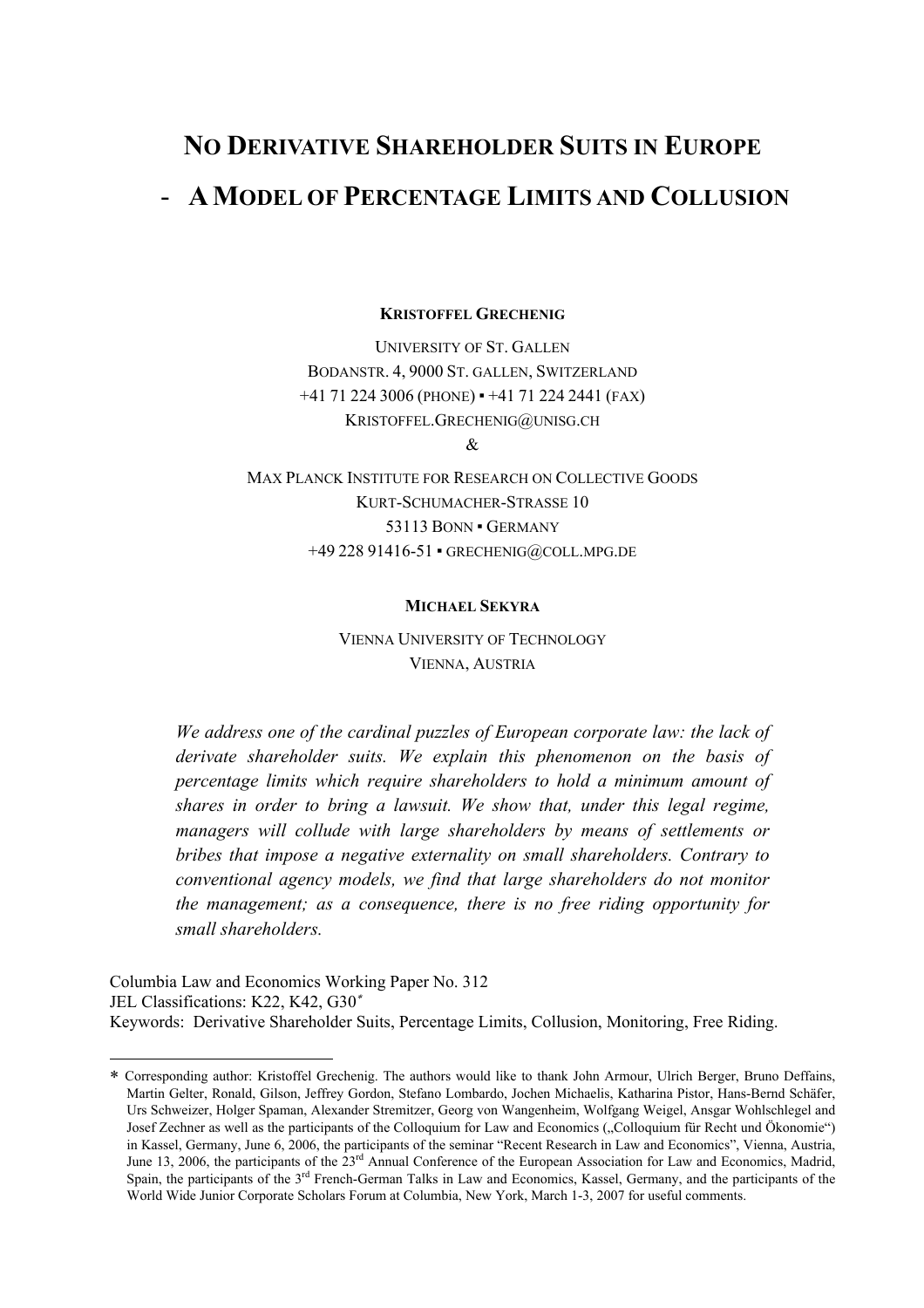## Introduction

In the vast majority of European jurisdictions minority shareholders can bring a derivative lawsuit against the management for breach of fiduciary duty.<sup>1</sup> Surprisingly, in spite of corporate fraud, there are practically no such lawsuits in continental Europe. Both the European Jurists Forum as well as the German Jurists Forum have issued experts opinions that include various proposals for a better regulation of management liability.<sup>2</sup> The fact that there are no derivate lawsuits is puzzling. Given that managerial actions are not directly observable, we should expect to have some misconduct and some lawsuits. If shareholders decided not to bring lawsuits at all, the managers would misappropriate as much or as often as possible. Clearly, shareholders would then bring at least some lawsuits. As a general result, Jensen  $\&$  Meckling (1976) famously articulated that the principals choose some positive monitoring effort to deter managerial misconduct.

So far no theoretic models have been developed to explain the puzzle of no derivative lawsuits. Intuitive reasons, as offered in the legal literature, include the argument that shareholders are subject to a free rider problem.<sup>3</sup> We offer an alternative explanation for why there are no lawsuits based on the law of percentage limits: in a large number of European countries shareholders can only bring an action if they hold a minimum stake of typically  $5\%$  or  $10\%$ <sup>4</sup> Given that not all shareholders are allowed to bring a legal action, the manager can misappropriate corporate assets and collude with potential plaintiff-shareholders by bribing them. Since shareholders receive a fraction of the damage payment proportional to their shareholdings, it will always pay for the manager to misappropriate a given amount and settle with potential plaintiffs for a fraction of the amount misappropriated. Such collusive agreements impose a negative externality on small shareholders which can be described as an extreme form of agency costs.

Our paper ties in with the scarce theoretical literature on derivative shareholder suits (Stepanov, 2006, Stremitzer 2007) as well as with agency models (see Shleifer & Vishny, 1997). Private benefits are a well known phenomenon absent percentage limits and have been described as an agency problem between the management and the shareholders. It is conventionally believed that large shareholders mitigate the agency problem between the management and the shareholders but they create a new agency problem, namely between large and small shareholders (Black, 1992; Admati, Pfleiderer & Zechner, 1994; Gilson & Gordon, 2003). Empirical evidence, which shows that large blocks trade at a higher price than single shares, strongly supports this theory (Barclay & Holderness, 1989 and 1992; Zingales, 1995). Of course, collusion between large shareholders and managers cannot explain, absent percentage limits, why there are no lawsuits. Small shareholders would monitor and sanction misappropriation by large shareholders. We would expect some misappropriation and some lawsuits, contrary to our observation in continental Europe. Other than most agency models (e.g. Alchian & Demsetz, 1972; Jensen & Meckling, 1976; Grossmann & Hart, 1983; Demsetz, 1986), we find an equilibrium with zero lawsuits and zero monitoring, where the managers collude with plaintiff-shareholders. If percentage limits are lowered beyond a certain threshold, we obtain the conventional results. Managers will sometimes misappropriate corporate assets and shareholders will sometimes

 $\overline{a}$ 

<sup>&</sup>lt;sup>1</sup> In greater detail see Kalss (ed., 2005).

<sup>&</sup>lt;sup>2</sup> See Kalss (2005a); Baums (2000). The scholarly discussion includes e.g. Eckert, Grechenig & Stremitzer (2005).

<sup>&</sup>lt;sup>3</sup> See Adams (1997). However, Adams does not explicitly draw the connection to the complete absence of derivative lawsuits.

<sup>4</sup> 5% (Czech Republic, Spain, Slovakia), 10% (Austria, Bulgaria, Hungary, Slovenia, Sweden); see also 1% (Germany), 2,5% (Italy).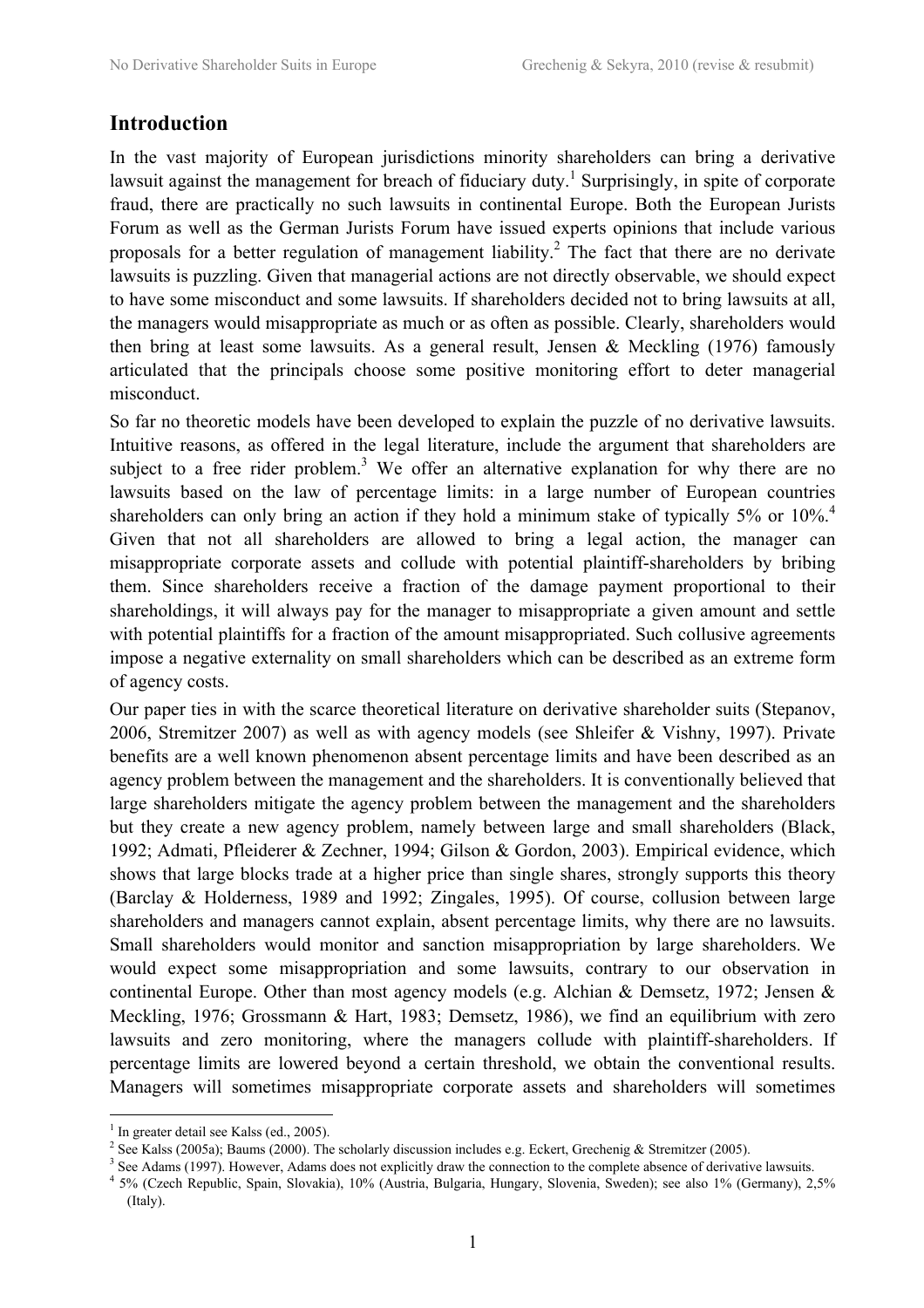sanction this behavior. Our results are consistent with empirical data which show that in countries with percentage limits there are no lawsuits (Kalss, 2005) and in countries without percentage limits, such as the United States and England, there are lawsuits (Cheffins & Black, 2006).

## A basic model of shareholder suits

In a given firm, there is a manager M, shareholders with a stake larger than the percentage limits required to bring an action (plaintiff-shareholders) and shareholders with a stake lower than the percentage limits, thus not entitled to bring an action (non-plaintiff-shareholders). We define  $\mu \in (0,1)$  as the sum of the shares of the plaintiff-shareholders, observable by both parties. Consequently, the remaining shareholders hold a total stake of  $1-\mu$ , where  $\mu$  depends on the ownership structure and on percentage limits provided for by the national laws. The lower the legal percentage limit to bring an action is, the larger the total share of plaintiff-shareholders is; hence, the higher is  $\mu$ . That is, the total share that will be able to bring an action will be larger if the percentage limit is 1% than if it were 10%. Any shareholder that holds between 1% and 10% would only be allowed to bring an action in the first case.

For simplification, we treat all plaintiff-shareholders as one coalition P and abstract from collective action problems. Under the current law, only very few, closely cooperating shareholders are allowed to bring an action. This is not crucial to our main results as they hold true for n plaintiff-shareholders who act independent from each other. Since non-plaintiffshareholders cannot bring an action they are not part of our model. Under the European national laws, small shareholders could form a coalition to reach the percentage limit required to bring a lawsuit jointly. However, the costs of bringing a lawsuit collectively would be prohibitively high (e.g. due to the fact that it is practically impossible to the get contact data of other small shareholders).<sup>5</sup>

At t=1, the manager decides whether or not to misappropriate a given fraction  $\alpha \in (0,1)$  of the corporate assets  $A \in (0;\infty)$  to the detriment of all shareholders, where  $\alpha A$  represents a self-dealing opportunity. This kind of misappropriation refers to all kinds of wealth transfers that somehow benefit the manager (often referred to as tunneling, e.g. Johnson et al. 2000), including the misappropriation of an investment opportunity that belong to the corporation, the sale of assets to the manager or a close friend below market value, the employment of an unqualified applicant who has a close relationship with the manager, the use of the staff car for private purposes. We assume that the opportunity for misappropriating assets is common knowledge; but whether or not M has actually engaged in misappropriation is unknown to the shareholder. This reflects the fact that everybody has some minimum information about potential (not actual) misappropriation. Any investor with a share large enough to bring an action is likely to be represented in the board and thus has direct access to such information.

At this point. M can also decide whether or not to offer P a bribe  $\Phi \in [0;\infty)$  in order to induce P not to bring a lawsuit. The payoff of the manager for not stealing is zero.

At t=2, P decides whether or not to bring an action against the manager, depending on the offer he may have received. If a suit is successful the damages paid go to the corporation, i. e. each shareholder benefits from the damage payment according to his individual participation in the

 $\overline{a}$  $<sup>5</sup>$  See Kalss/Eckert (2005) summarizing the European situation.</sup>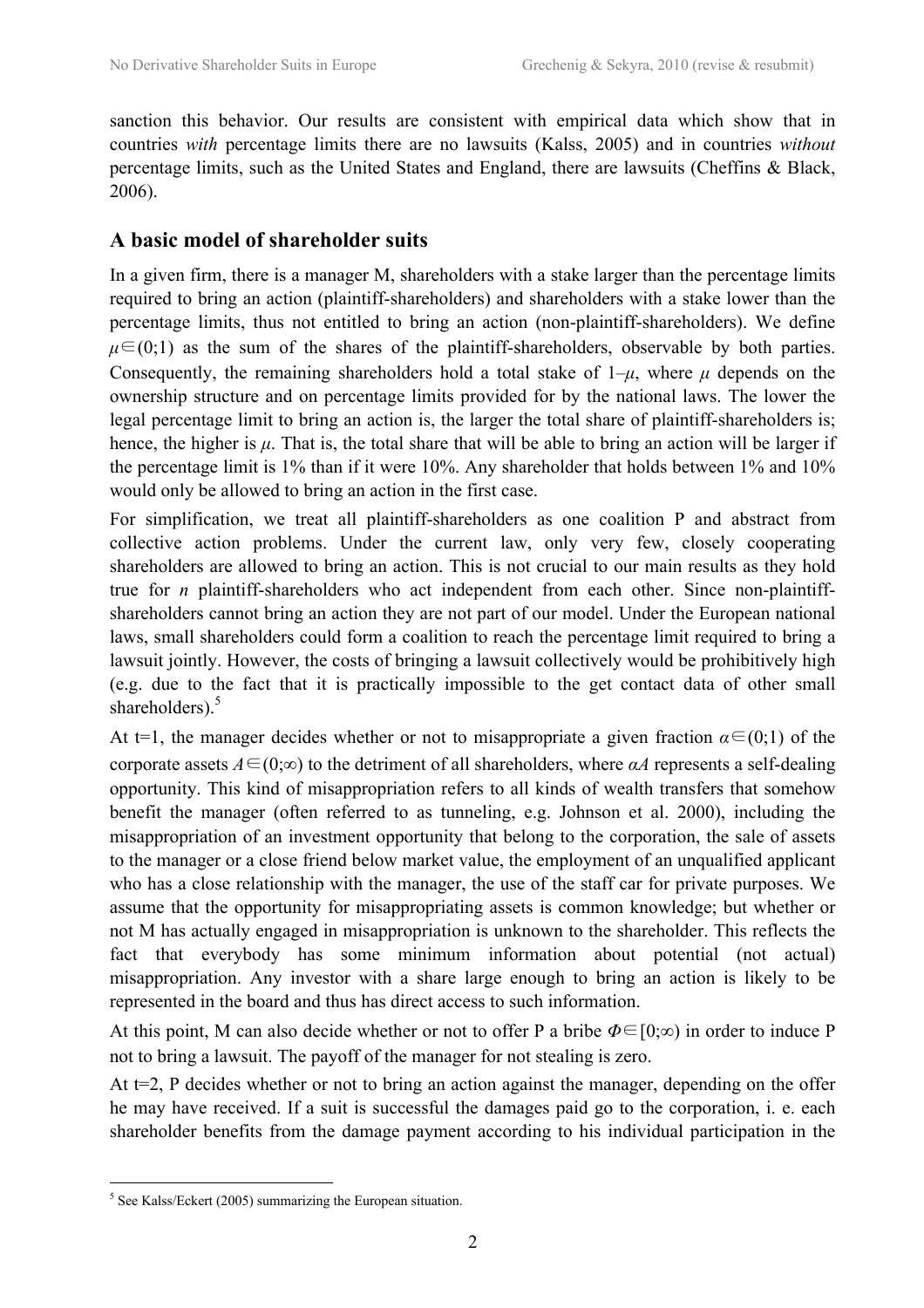corporation. The litigation costs  $c$  are borne by the loser (that is, by P if he loses and not by all shareholders) and include the costs of the winning party (Eckert, Grechenig & Stremitzer, 2005).

Instead of bringing a lawsuit, P can decide to accept the bribe or pre-trial settlement offer, respectively, if M has made one. Such settlements are enforceable either in the form of a contract or as a procedural agreement. Note that M has the power to make a take-it-or-leave-it-offer due to the specific legal environment under which (1) it is always P who makes the last decision on whether or not to bring a lawsuit, (2) suits are limited to a certain time period after the damage occurs and (3) once a lawsuit has been brought, settlements are prohibited (or require the consent of minority shareholders).

We assume that M and P are risk neutral and that the court decisions are correct. The fact that judges, other than the shareholders, can observe the manager's decision in our model is due to comprehensive legal powers, including the possibility to request and obtain undisclosed documents. Simple business decisions are not part of our analysis, since managers are shielded from liability under the business judgment rule or a European counterpart.



All formal proofs are in the Appendix.<sup>6</sup>

A pure strategy of M includes a combination of the stealing and the bribing choice. A pure strategy of P consists of the choice to bring a lawsuit for every possible offer he could receive.

**Lemma 1.** If M decides to make an offer  $Φ>0$ , the offer will always be μαA and P will always accept it. M will only offer µαA if he has previously stolen αA.

**Proof:** M will only make a positive offer if he has previously stolen  $\alpha A$ ; if he had not stolen it would be better for him not to make an offer. The intuition behind the fact that the only possible offer is  $\mu\alpha A$  is the following:  $\mu\alpha A$  is the amount P can obtain by bringing a lawsuit (that is the stolen amount  $\alpha A$  multiplied with P's stake  $\mu$ ); thus, M will not make an offer larger than that. Any offer lower than  $\mu\alpha A$  would inform P of an illegal conduct; P would reject the offer, bring a lawsuit and obtain full compensation for his loss  $(\mu \alpha A)$ . Of course, P would accept an offer  $\mu \alpha A.$ 

We define M's reduced set of pure strategies as  $\{M_h, M_d, M_c\}$ ; where  $M_h$  means that the manager acts honestly and offers no bribe,  $M_d$  that the manager acts dishonestly, that is, M misappropriates  $\alpha A$  without offering a bribe to P, and  $M_c$  means that M acts collusively, that is he misappropriates  $\alpha A$  and offers P a bribe  $\mu \alpha A$ . We define P's reduced set of pure strategies as  ${P_n, P_s}$ , such that (if no offer was made),  $P_n$  means that P does not bring an action, and  $P_s$ means that he brings an action. If an offer was made, P accepts it in both cases.

The payoffs are as follows [P,M]

|                | ⊥∨⊥ի    | $\mathbf{M}_{\mathrm{d}}$ | $M_{\rm c}$          |
|----------------|---------|---------------------------|----------------------|
| ⊥ո             | 0,0     | $-μαA, αA$                | $0, (1-\mu)\alpha A$ |
| $\mathbf{r}$ s | $-c, 0$ | $J - c$                   | $0, (1-\mu)\alpha A$ |

 $\overline{a}$ 6 Downloadable on one of the authors` homepages.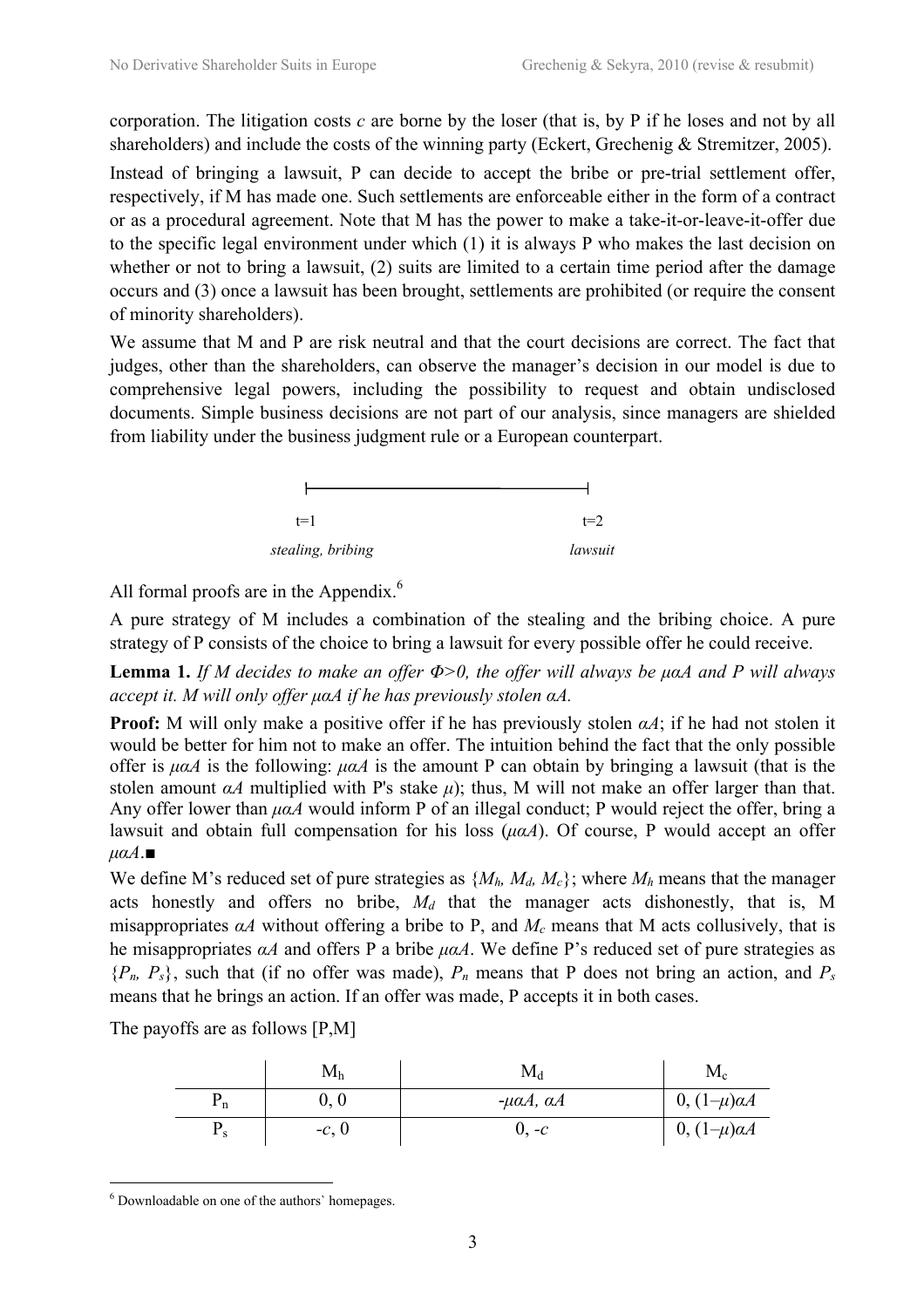**Proposition 1.1.** The manager and the plaintiff-shareholder will always act collusively  $(M_c, P_s)$ ; this directly implies that the shareholder will never bring a lawsuit.

**Proof:** We eliminate strictly und weakly dominated strategies  $(M_h, P_h, M_d)$ .

Proposition 1.2. The result of proposition 1.1. holds true in a game of n plaintiff-shareholders.

Proof: The rationale is the same as in Lemma 1 and Proposition 1.1. for every single shareholder of n potential plaintiffs: M is better off stealing and bribing all plaintiff-shareholders than to be honest because  $(1-\mu)\alpha A>0$ . If M decided to steal and not to offer bribes to all plaintiff shareholders, it would be optimal for any shareholder not bribed to bring a lawsuit. If M decided to steal with some probability and not to offer bribes to all plaintiff shareholders, at least one shareholder that has not been offered a bribe would bring a lawsuit with some probability, according to the volunteer`s dilemma (Poundstone, 1992). ■

## Monitoring

 $\overline{a}$ 

It is conventionally believed that large shareholders monitor the managers and that small shareholders are free riders (Admati, Pfleider & Zechner, 1994). Large shareholders have lower monitoring costs per single share; thus, they will have more incentives to monitor.<sup>7</sup> This disadvantage is argued to be offset by private benefits that large shareholders receive in compensation for their costs. In contrast to the dominant view, developed against the background of American law where every single shareholder can bring an action, our model predicts that the large shareholders have no incentives to incur those monitoring costs. Since the large shareholders know that the management will misappropriate corporate assets and offer them a part of the proceeds, large shareholders will choose zero monitoring (and small shareholders have nothing to free ride). This can be pointed out by introducing a monitoring decision and a signal to the basic model.

Assume that P chooses monitoring costs  $m \in [0;\infty)$  at t=0, which the manager M can observe. The manager knows how frequently P asks for information and how detailed the information has to be. After the stealing and bribing decision at  $t=1$ , P receives a signal  $S \in \{0,1\}$  that indicates whether or not M has breached the law, where 1 means that he has stolen  $\alpha A$  and 0 that he has not stolen  $\alpha A$ . We define  $s(m) \in [0.5,1)$  as the probability that the signal is correct. If P chooses zero monitoring costs, the signal is random  $[s(0)=0.5]$ . If P increases his monitoring costs he will receive a better signal at a marginally decreasing rate  $[s(m)^{>0}, s(m)^{>0}]$ . We also assume that S is asymptotically correct  $\lim_{m\to\infty} s(m)=1$  and that the first marginal unit of monitoring is infinitely useful  $\lim_{m\to 0} s'(m)=\infty$ . The signal function  $s(m)$  is common knowledge. As in the basic model, the decision to bring a lawsuit follows at  $t=2$ .

| $t=0$      | $t=1$             | $t=1.5$ | $t=2$   |
|------------|-------------------|---------|---------|
| monitoring | stealing, bribing | signal  | lawsuit |

A strategy of M includes a combination of the stealing choice and the bribing choice for every possible monitoring choice of P. A strategy of P includes a combination of the monitoring choice and the choice of bringing a lawsuit, for every possible combination of a signal and a bribe offer.

<sup>&</sup>lt;sup>7</sup> The same argument was made with regard to shareholder suits; see van Aaken (2004), Eckert, Grechenig & Stremitzer (2005).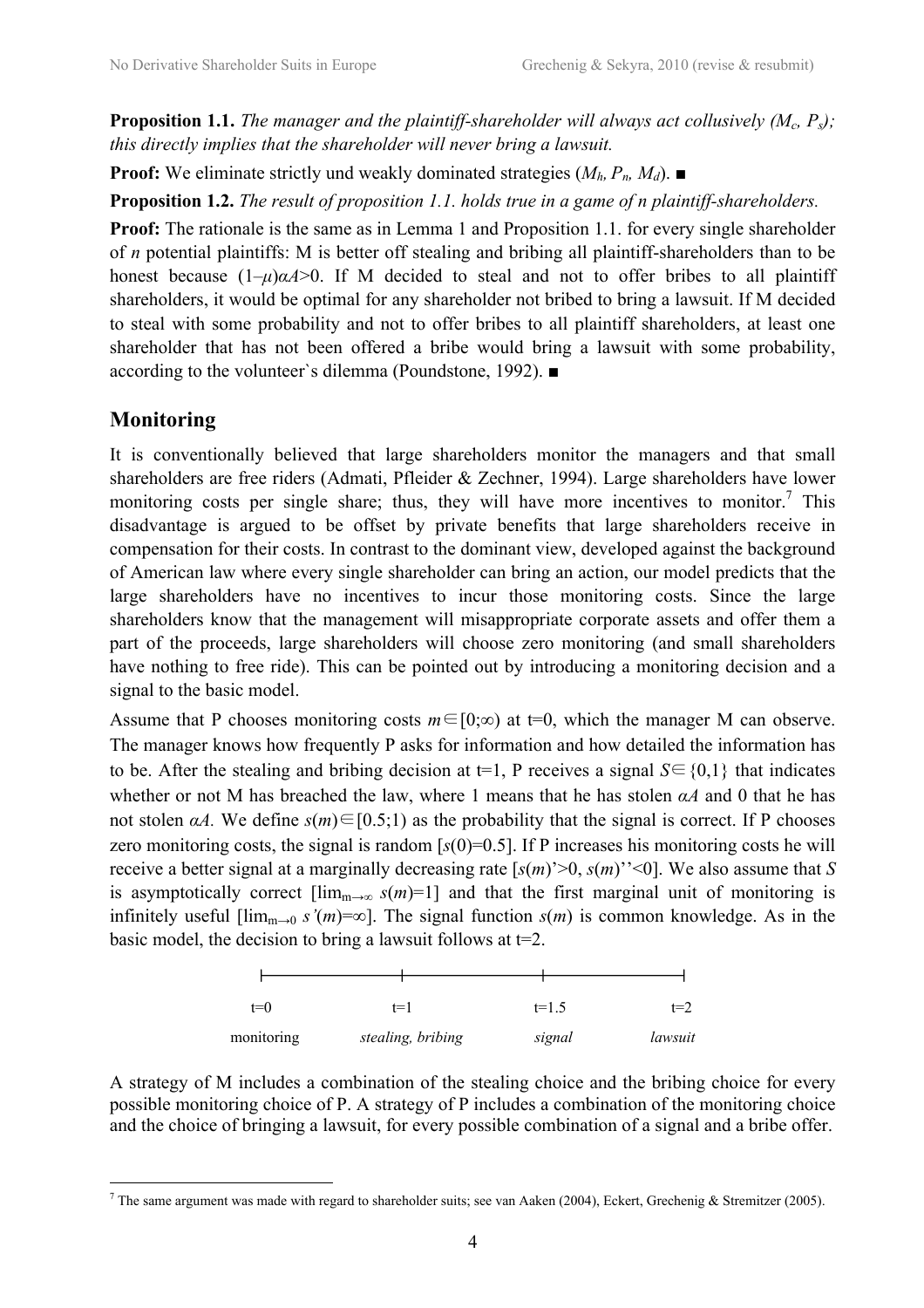Since *m* can be observed by both players, we can first solve the subgame starting at  $t=2$  for a given m. As in Lemma 1, we eliminate implausible offers and are left with  $\mu\alpha A$  as the only possible offer  $\Phi$  >0.

We define P's reduced set of strategies as  $\{P_a, P_v, P_c, P_b\}$ , such that (if no offer was made):  $P_a$ means that P does not bring an action, independent of the signal (apathetic),  $P_v$  means that P brings an action if  $S=1$  and does not bring an action if  $S=0$  (vigilant),  $P_c$  means that P brings an action if S=0 and does not bring an action if S=1 (confused),  $P_b$  means that he brings an action independent of the signal (belligerent). If an offer  $\Phi = \mu \alpha A$  was made, P will accept it under all four strategies.

This leaves us with the following strategy space:  $\{P_a, P_v, P_c, P_b\} \times \{M_h, M_d, M_c\}$ . Since *m* are sunk costs, they are not displayed.

|                | M <sub>h</sub>     | $\rm M_d$                                         | $M_{c}$              |
|----------------|--------------------|---------------------------------------------------|----------------------|
| $P_{a}$        | 0, 0               | $-\mu\alpha A$ , $\alpha A$                       | $0, (1-\mu)\alpha A$ |
| $P_v$          | $[1-s(m)](-c)$ , 0 | $[1-s(m)](-\mu\alpha A), [1-s(m)]\alpha A-s(m)c$  | $0, (1-\mu)\alpha A$ |
| $P_c$          | $s(m)(-c)$ , 0     | $s(m)(-\mu\alpha A)$ , $s(m)\alpha A - [1-s(m)]c$ | $0, (1-\mu)\alpha A$ |
| P <sub>b</sub> | $-c, 0$            | $0. -c$                                           | $0, (1-\mu)\alpha A$ |

**Proposition 2.1.** The manager and the plaintiff-shareholder will always act collusively  $(M_c, P_b)$ , that is, the shareholder will never bring a lawsuit.

Proof. As in the Proof of Proposition 1.1., we eliminate strictly und weakly dominated strategies ( $M_h$ ,  $P_a$ ,  $P_v$ ,  $P_c$ ,  $M_d$ ). The fact that M steals  $\alpha A$  and offers P a bribe  $\mu \alpha A$  (which P accepts) is independent of the signal. ■

Proposition 2.2 P chooses zero monitoring.

Proof. Because of the strategic setting, both M und P know that there will be collusion. Since no information can be obtained from the signal, P will not invest in monitoring. ■

Proposition 2.3. The results of propositions 2.1 and 2.2 hold true in a game of n plaintiffshareholders.

Proof. As in Proposition 1.2. ■

## Costs of misappropriation

Typically, misappropriation is costly; therefore, the manager`s gains are somewhat lower than the amount stolen. We discount the gains by  $\beta \in (0,1)$ , where  $\beta$  will be close to 1 if misappropriation is almost costless and close to 0 otherwise. Concealment costs are common knowledge and include establishing a separate company, bribing the news media, potential criminal sanctions, public enforcement etc. Any reputational gain M may receive for an honest behavior is captured by  $\beta$  as well (by increasing the opportunity costs of stealing).

|         | $M_h$              | $M_d$                                                                  | $M_{c}$                  |
|---------|--------------------|------------------------------------------------------------------------|--------------------------|
| $P_{a}$ | 0.0                | $-\mu\alpha A$ , $\beta\alpha A$                                       | $0, (\beta-\mu)\alpha A$ |
| $P_v$   | $[1-s(m)](-c)$ , 0 | [1-s(m)](-μαA), [1-s(m)]βαA-s(m)[c+(1-β)αA]                            | $0, (\beta-\mu)\alpha A$ |
| $P_c$   | $s(m)(-c)$ , 0     | $s(m)(-\mu\alpha A), s(m)\beta\alpha A-[1-s(m)] [c+(1-\beta)\alpha A]$ | $0, (\beta-\mu)\alpha A$ |
| $P_b$   | $-c, 0$            | 0, $-c+(1-\beta)\alpha A$ ]                                            | $0, (\beta-\mu)\alpha A$ |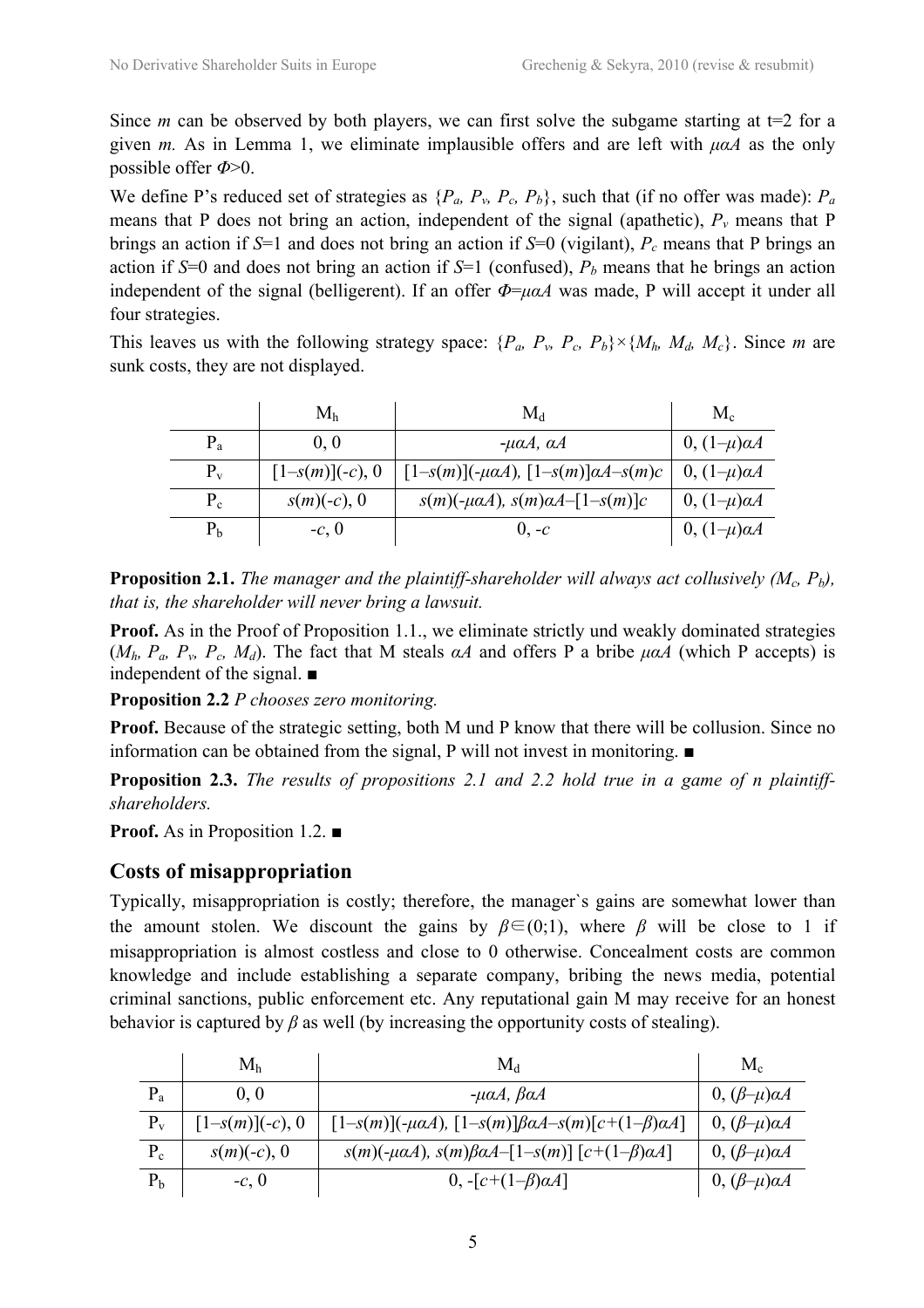We distinguish between two cases:  $\mu < \beta$  and  $\mu > \beta$ .

**Proposition 3.1** With high percentage limits,  $\mu < \beta$ , there is the same equilibrium as in Proposition 1.1, with stealing, bribing, no lawsuits, and no monitoring. Proof: As for Proposition 2.1-2.2. ■

**Proposition 3.2.** With low percentage limits,  $\mu > \beta$ , we find a mixed strategy equilibrium, where M sometimes steals but never bribes P. There is some monitoring and there are some lawsuits.

**Proof.**  $M_c$  is strictly dominated by  $M_h$ , since collusion is not profitable anymore.  $M_h$ ,  $M_d$ ,  $P_a$ , and  $P_b$  cannot be part of a pure strategy equilibrium since P's best reaction to an honest manager would be never to bring a lawsuit. Of course, then M's best answer would be to steal to which P's best reaction would be to bring a lawsuit to which M's best reaction would be to be honest. Consequently, there must be some stealing and some lawsuits. Since the signal has an impact on the outcome, there will be some monitoring. ■

Proposition 3.3. The fact that with high percentage, there is collusion, and no monitoring; and the fact that with low percentage limits there is some stealing by M, some litigation, and some monitoring holds true for n plaintiff-shareholders.

Proof. Follows from Proposition 1.2, 2.3, 3.1 and 3.2. ■

#### Suits & monitoring

The first case ( $\mu < \beta$ ) stands for high percentage limits or low costs of stealing. With high percentage limits the coalition of potential plaintiff-shareholders is small (low  $\mu$ ). As an outside observer, we may not be able to exactly determine the costs of stealing in order to know which set of parameters represents our current situation. However, we know that  $\mu < \beta$  is the only set of parameters that leads to an equilibrium where there are no lawsuits at all. Since empirical data suggests that there are no lawsuits,  $\mu < \beta$  seems to best represent the current situation. This is consistent with the fact that current European percentage limits are relatively high, typically requiring shareholders to hold stakes of at least several million Euros.

If the percentage limits are decreased beyond a certain threshold, the manager will not be able to bribe the coalition of plaintiff-shareholders. At a certain point  $(\mu > \beta)$  the manager's private benefits  $\beta \alpha A$  are simply not large enough to bribe all potential plaintiff-shareholders, so that M's strategy to steal and bribe P is strictly dominated by M's strategy to act honestly. Clearly, this result cannot only be reached by lowering the percentage limits but also by increasing the costs of stealing, e. g. through more severe criminal sanctions. Of course, it is difficult for legislators to exactly determine the limiting value  $\mu = \beta$  because the legislators do not know the exact costs of stealing (and because  $\mu$  and  $\beta$  vary across corporations). How far the percentage limits need to be decreased (or the costs of stealing be increased) is an empirical question. Only if percentage limits are abandoned altogether we can be sure that  $\mu > \beta$  in all firms.

### Extensions

#### Repeated game & bargaining power

Plaintiffs may hold some of the bargaining power, e.g. due to the threat to dismiss the management. However, the collusion results  $(\mu < \beta)$  are qualitatively the same as long as the shareholder`s negotiation power is not unrealistically large (where he would leave the manager with a loss). A simple fairness premium would only affect the division of benefits but not influence the collusion equilibrium. In a repeated game, such an equilibrium could even be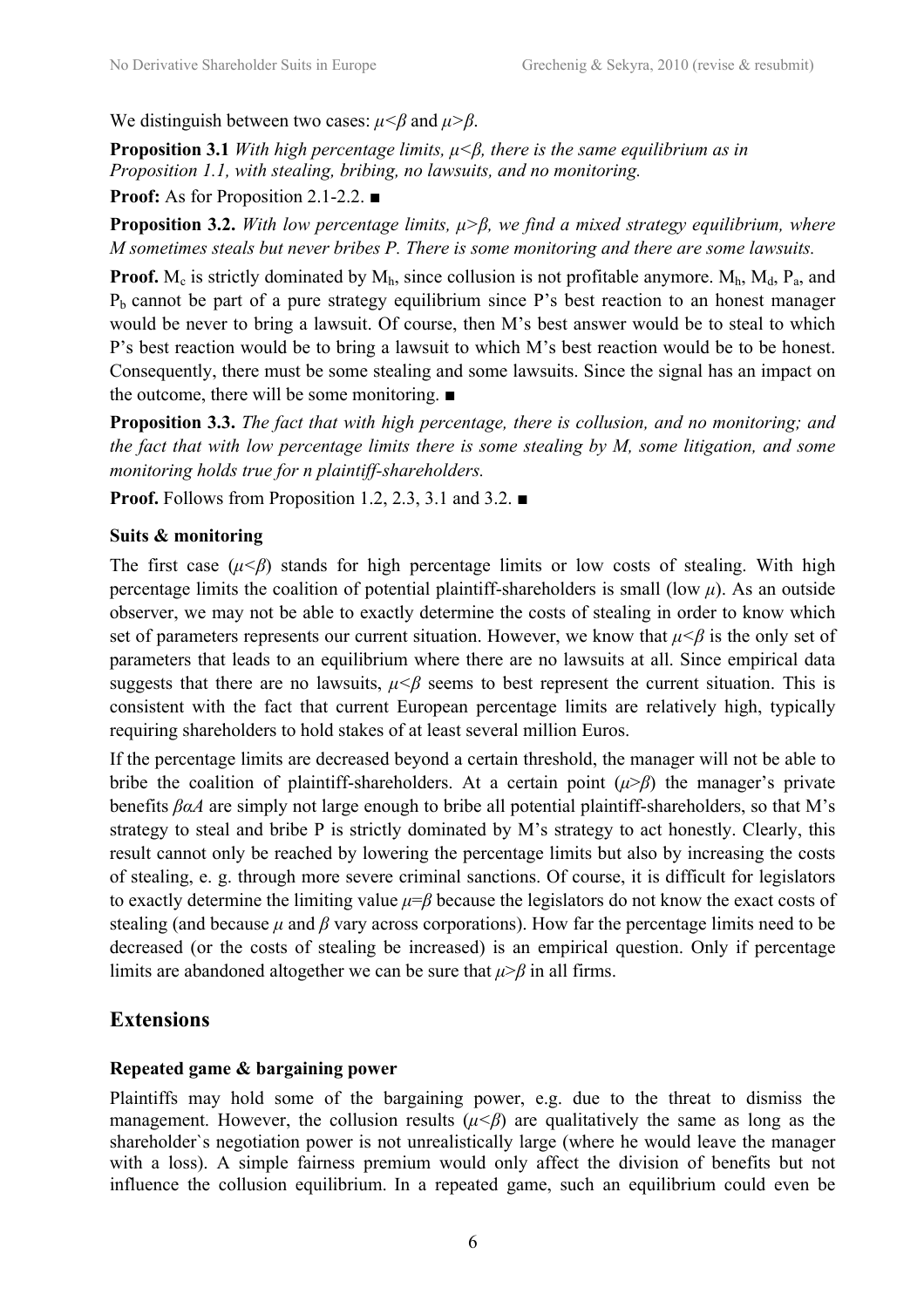maintained in the extreme case of a large bargaining power for the shareholders.<sup>8</sup> Since the shareholders want to participate in the private benefits of the managers in the future, they will not demand a bribe that leaves the manager with a loss.

For the case of low percentage limits ( $\mu > \beta$ ), one may argue that there are no lawsuits in a repeated game, because M and P play the social optimal strategy, i.e. the cooperative strategy, where there is no stealing, no lawsuits, and no monitoring. However, this cannot be an equilibrium even in a repeated game, because M will steal at least in one period, since P cannot punish M in the next period (M acts honestly and has nothing to fear from a lawsuit). In anticipation, P will bring a lawsuit with some probability.

#### Additional monitoring effort

The model assumes that the opportunity of misappropriation is common knowledge and that the shareholders can bring a lawsuit even without any monitoring effort. First, the model could easily be extended to a first-step monitoring decision which tells P whether there is an opportunity for misappropriation or not. In the first case, the game follows as described (with sufficient knowledge to bring a lawsuit); otherwise, the game ends immediately, with no lawsuits due to the absence of potential plaintiffs. Our main results explaining the absence of lawsuits are qualitatively the same. Most importantly, in the basic model, such "first-step" monitoring would only affect the distribution of private benefits, that is, it would not deter managerial misconduct and it would not allow free riding by the non-plaintiff-shareholders.

The fact that no (additional) monitoring is needed to bring a lawsuit in our basic model goes in line with European procedural law which is governed by an inquisitorial system where the judge collects the evidence (as opposed to an adversarial system), and with the fact that the plaintiff could incur "monitoring costs" *after* the misappropriation which count as litigation costs  $c$ , and thus, are subject to reimbursement under the European Rule of litigation costs.

#### Collective action among non-plaintiff-shareholders

A potential extension of our model includes endogenizing  $\alpha$ , with  $\mu(\alpha)$  and  $\mu(\alpha)$ '>0. If costs of forming a coalition are constant but not prohibitive for small shareholders, then the share of plaintiffs is smaller if the amount misappropriated is lower. This is due to the fact that for some plaintiffs it will not pay to enter into a coalition. In this case, the manager will choose an  $\alpha^*$  such that  $\mu(\alpha^*) \leq \beta$  in order for his payoff to be positive. As collective actions become less costly, there will be less misappropriation; however, there will be no litigation due to collusion and no monitoring according to our basic model. In fact, this would rule out an equilibrium with litigation ( $\mu > \beta$ ).

### **Discussion**

 $\overline{a}$ 

We have argued that the lack of derivative lawsuits in continental Europe is due to percentage limits as provided for in the various jurisdictions. Percentage limits require shareholders to hold a minimum share of typically 5 or 10% in order to bring an action against the management. These widespread legal provisions allow the managers to misappropriate corporate assets and bribe the potential plaintiff-shareholders, imposing a negative externality on the remaining shareholders. Our analysis implies that we should observe lawsuits in countries without percentage limits and no lawsuits in countries with (high) percentage limits. This is consistent

 $8$  That is, if the discount factor is not too high (cf. repeated prisoner's dilemma).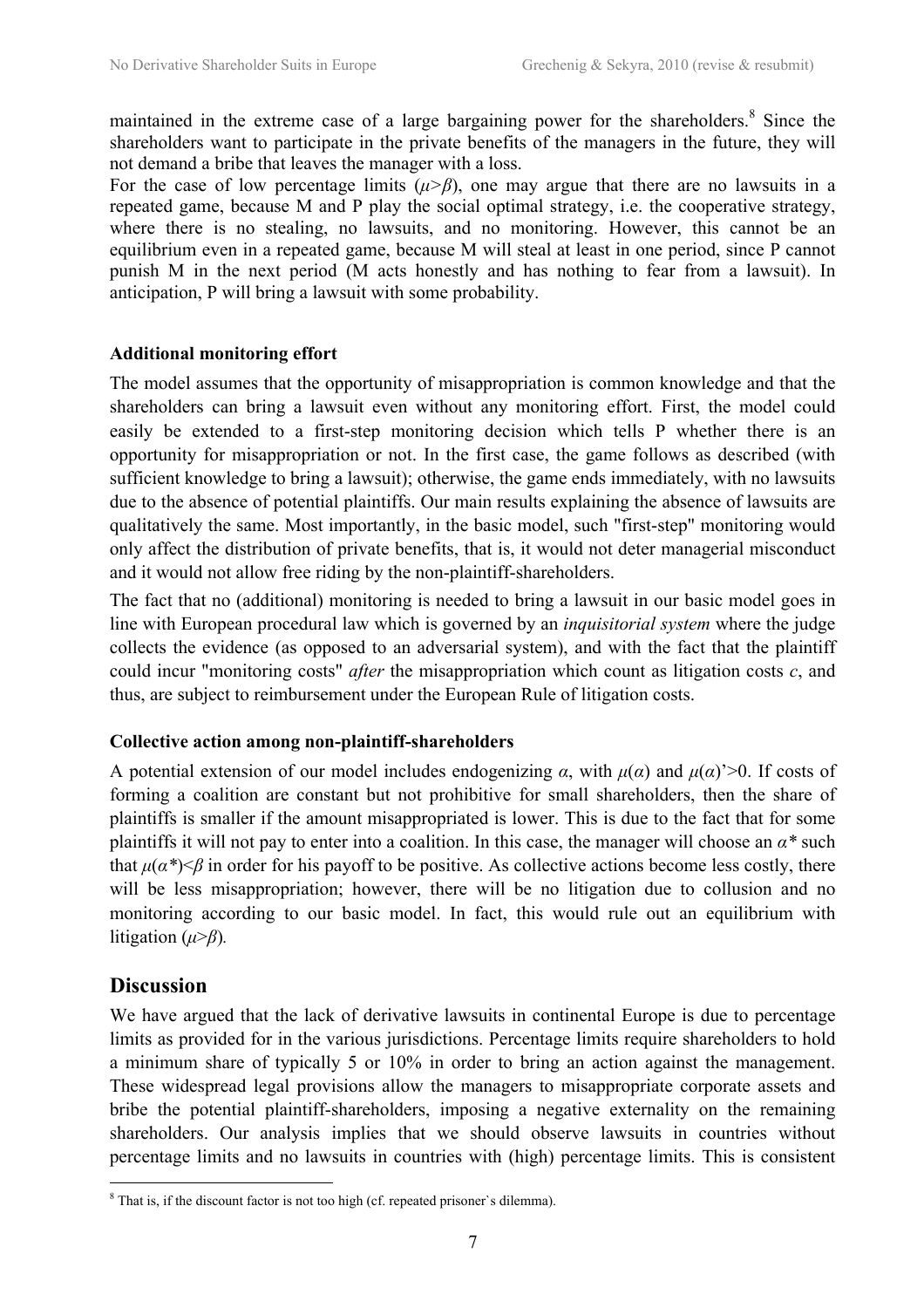with the empirical data mentioned in the introduction. As an exception, few or no lawsuits are reported in Switzerland and France where there are no percentage limits. This seems to be due to national peculiarities, like a percentage limit for initiating an investigation essential for bringing a lawsuits (Switzerland) $\degree$  or the fact that legal expenses cannot be shifted to the company so that expected returns from lawsuits are typically negative (France) (Cheffins & Black, 2006). Since our model does not apply to these countries, further research in this regard could be fruitful.

Where collusion is profitable, all shareholders choose zero monitoring, the managers choose to misappropriate corporate assets and to offer the potential plaintiff-shareholders a bribe which they accept. Such settlements are different from regular settlement in that they have no deterrence effect on the manager's decision to misappropriate. If percentage limits are decreased beyond a certain threshold, potential plaintiff-shareholders will monitor the managers and the managers will misappropriate corporate assets less often than before. In this case, lawsuits will deter managers from their illegal conduct. The same result can be achieved by increasing the costs of stealing beyond a certain threshold. To increase the costs of stealing, however, is likely to be more difficult than simply reducing the percentage limits. Yet another possibility for the legislator to deter misappropriation, is to facilitate collective lawsuits. If getting together is less costly for shareholders, the total share of shareholders able to bring an action will be larger.

Our analysis suggests that percentage limits increase the problem of bribery and misappropriation. However, one cannot conclude without empirical evidence that lower percentage limits would lead to higher social welfare. That is so because with high percentage limits there is more misappropriation and thus higher costs of stealing but no monitoring costs and no litigation costs. In turn, with low percentage limits, the total costs of stealing are clearly lower but costs associated with litigation and monitoring are higher. At this point, we can only say that an equilibrium where managers steal and bribe the large shareholders is unlikely to be socially optimal because it leaves property rights partially unprotected and small shareholders will invest less than optimal.

Potential extensions of our model involve endogenizing the ownership structure under a regime of percentage limits, biased courts, special rules of litigation and other national peculiarities. We have tried to spark a discussion on shareholder suits that goes both beyond the verbal arguments offered so far in the legal literature as well as beyond the empirical studies offered in the economic literature. The paper emphasizes the importance of the laws on percentage limits (that until now have been neglected) and shows the potentially severe consequences.

 $\overline{a}$ <sup>9</sup> Art 697b of the Swiss Obligationenrecht.